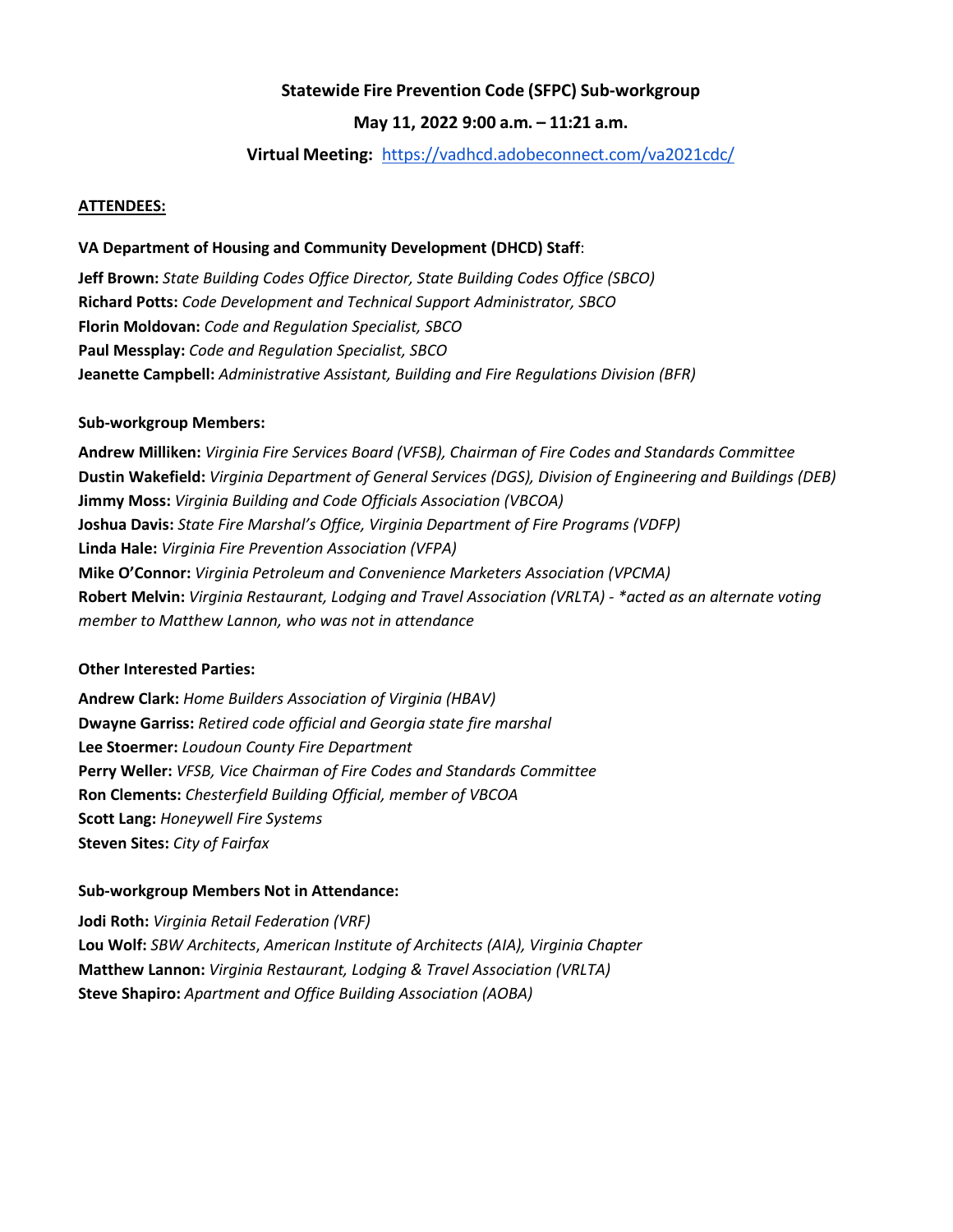# **Welcome and introductions**

Florin Moldovan: Thanked participants for attending and noted that the meeting is being recorded. DHCD staff in the meeting were identified. He asked participants to keep their microphones muted when not speaking. The meeting and discussion is open to all, but voting in support or opposition to the code change proposals is limited to Sub-workgroup members only.

Meeting participants introduced themselves.

# **Fire Safety During Construction – Andrew Milliken proposals**

# **FP3303.3.1-21**

Andrew Milliken: This is in the fire safety during construction section of the SFPC. The language in Chapter 33 was cleaned up, construction language was removed and replaced with maintenance language and water supply requirements were clarified.

Florin: This did receive group support last time, and it was carried over with the other two companion proposals (B3302.4 and EB1209.1). Hearing no further discussion, a vote resulted in only thumbs up. This will be marked as supported by the Sub-workgroup members as proposed.

# **B3302.4-21**

Andrew M: This is about fire safety during construction in the VCC. The first two changes are sections which were removed from the SFPC and placed in the VCC, since they pertain to construction. The first one is about separations between construction areas and the second is about Type IV building construction requirements. The next change is to relocate and redirect the water supply needs to the SFPC, so that the fire official would be the agent who determines water supply for fire protection.

Florin: Hearing no further discussion, a vote resulted in only thumbs up. This will be marked as supported by Subworkgroup members as proposed.

## **EB1209.1-21**

Andrew M: This is about fire safety during construction in the VEBC. Comments received in the last meeting were around separation in construction areas in buildings that are already occupied. As a result, language was moved from the SFPC and brought here into the VEBC in Section 1201.8. The remaining original change directs the user to the SFPC, where the fire official determines water supply for fire protection.

Dustin Wakefield: Separations between areas under construction in occupied buildings is discussed in NFPA 241 Chapter 8. It covers fire-rated separations in non-sprinklered buildings and protecting openings in those walls. Should that be further considered or correlated? Even though it's only referenced as a standard in the SFPC, it's not in the VEBC.

Andrew M: This is for any separation provided in type I and type II buildings to ensure that they are of the same type of construction. It doesn't speak specifically to rated assemblies. The VEBC and VCC both reference the IFC, which references NFPA 241 for fire-rated separations.

Dustin: That helps. The type I and type II non-combustible construction isn't required to be here, but someone can get to NFPA 241 through the IFC. It's really for temporary separation walls and non-sprinklered buildings where the area under construction is a higher hazard than the occupied portion. There needs to be a 1-hour rated wall if there are no sprinklers. This seems to be ok, as long as the building is sprinklered and the materials have to be noncombustible.

Florin: Asked Dustin if he's ok with language presented.

Dustin: Yes, he is ok with it.

Florin: Pointed out the voting group members listed on the screen. Hearing no further discussion, a vote resulted in only thumbs up. This will be marked as supported by Sub-workgroup members as proposed.

# **Code Change Proposals:**

## **FP1207-21**

Florin: This proposal regarding energy storage systems was supported by this Sub-workgroup in the last meeting,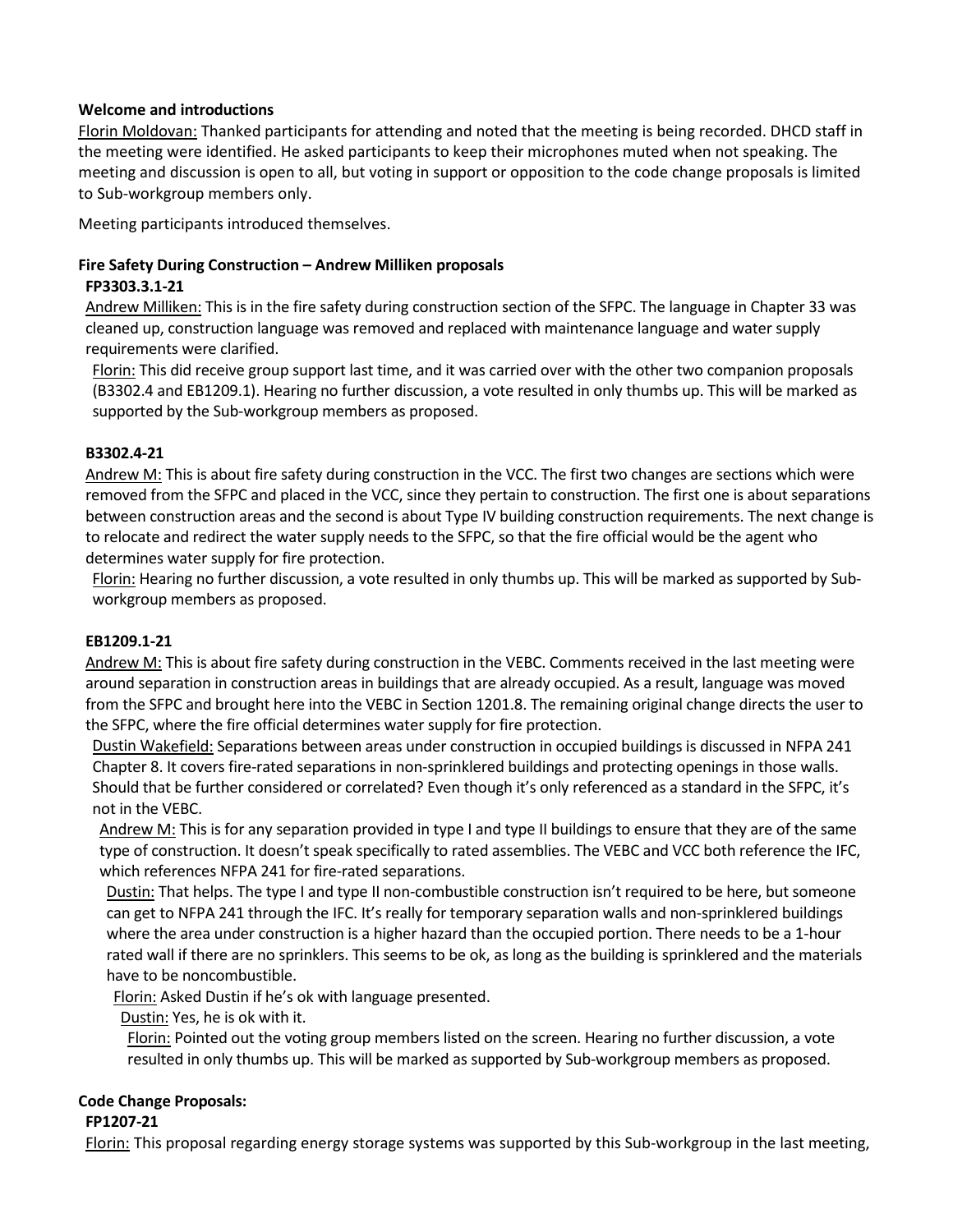and is provided for informational purposes only. He invited everyone to review the proposal and reach out to DHCD staff should they find and errors within the proposal.

## **FP107.11-21**

Joshua: This is an update to fees set by the State Fire Marshal's office, which hasn't been updated for several code cycles. It brings fee schedules up to reflect actual costs. Fees are based on hourly rates and equipment used. There is a document attached showing how the fees were set. The State Fire Marshal's office is funded 60% through the General Fund and 40% through Special Funds (revenue received from these fees). Section 107.12 is a new section for permits in hazardous areas and permits for food trucks.

Michael O'Connor: Typed in the chat box:

**Michael O'Connor:** We are not necessarily opposed. However before voting we need to know whether this proposal has been vetted with impacted parties and what their position is.

Joshua: Looked at several local fee schedules, which they are in-line with. He included that information as supporting documentation to the proposal in cdpVA. He hasn't heard any discussion or response from other localities.

Florin: The supporting documentation that Joshua provided is in the meeting agenda, available for download in the Adobe Files Pod, and in cdpVA.

Jimmy Moss: Was the schedule based on actual costs from past history in addition to what the other localities are doing?

Joshua: The hourly fees were based on actual costs for salaries, leased vehicles, leased space and software. Fees for annual permits were based on travel distance and what the localities fee schedules are. The fee schedule is in line with Stanton, Stafford and Virginia Beach, plus travel to the various counties.

Michael: Typed in the chat box:

**Michael O'Connor:** has any outreach been done to stakeholders? The answer that we have not heard anything from anybody about this is a poor one. This needs a public airing

Joshua: Answering Michael's questions typed in the chat box – no, he hasn't reached out to stakeholders. He's sorry that Mr. O'Connor thinks that not hearing back from anyone is a poor answer. They haven't had an opportunity to reach out the public.

Dustin: What's the advantage of posting all the fees in the code as opposed to having a more flexible schedule? Was it always done like this?

Joshua: Yes, it has been this way since 2006. He met with DHCD staff about using a table to set fees, which could be more flexible and might work better. However, these fees won't even take effect until the 2021 fire code is adopted. They are still behind in getting fees, but it seems like this is the available avenue at this time. He would like to use a more flexible fee table for the future.

Florin: Confirmed that this is the appropriate place for the State Fire Marshal fees.

Jeff Brown: Currently, this is part of the state law. They have to be approved by the Board of Housing and Community Development (BHCD). This is the avenue to do that right now. The process can't be changed without changing the state law. Jeff also typed in the chat box:

**Jeff Brown - DHCD:** Mike, this proposal will also be on the June 10th General Stakeholder Workgroup meeting agenda for consideration by all stakeholders. The results of that meeting will be provided to the BHCD along with a recommendation from the General Stakeholder Workgroup.

Linda Hale: Knows that the State Fire Marshal's office is behind in collecting fees and recuperating their costs. She asked why they would make the proposal now, what changed that would prompt this?

Joshua: In the past, the State Fire Marshal's office had a Memorandum of Agreement (MOA) to do life safety code inspections. When the inspections were done, they were compensated by the Center for

Medicare/Medicaid Services (CMS). About 70% of the inspections were life safety inspections, and they were primarily enforcing the life safety code over the fire code. The Memo of Agreement ended last year, and they no longer recover fees for the life safety inspections. As they shifted focus from the life safety inspections to enforcing the fire safety code, they reviewed their cost recovery options. They saw that the fees in the SFPC had not been updated in so long that they were no longer reflecting the actual costs that the office incurs.

Michael: Thinks that this is premature. He thinks this will have a big impact with lots of public opinion. He urges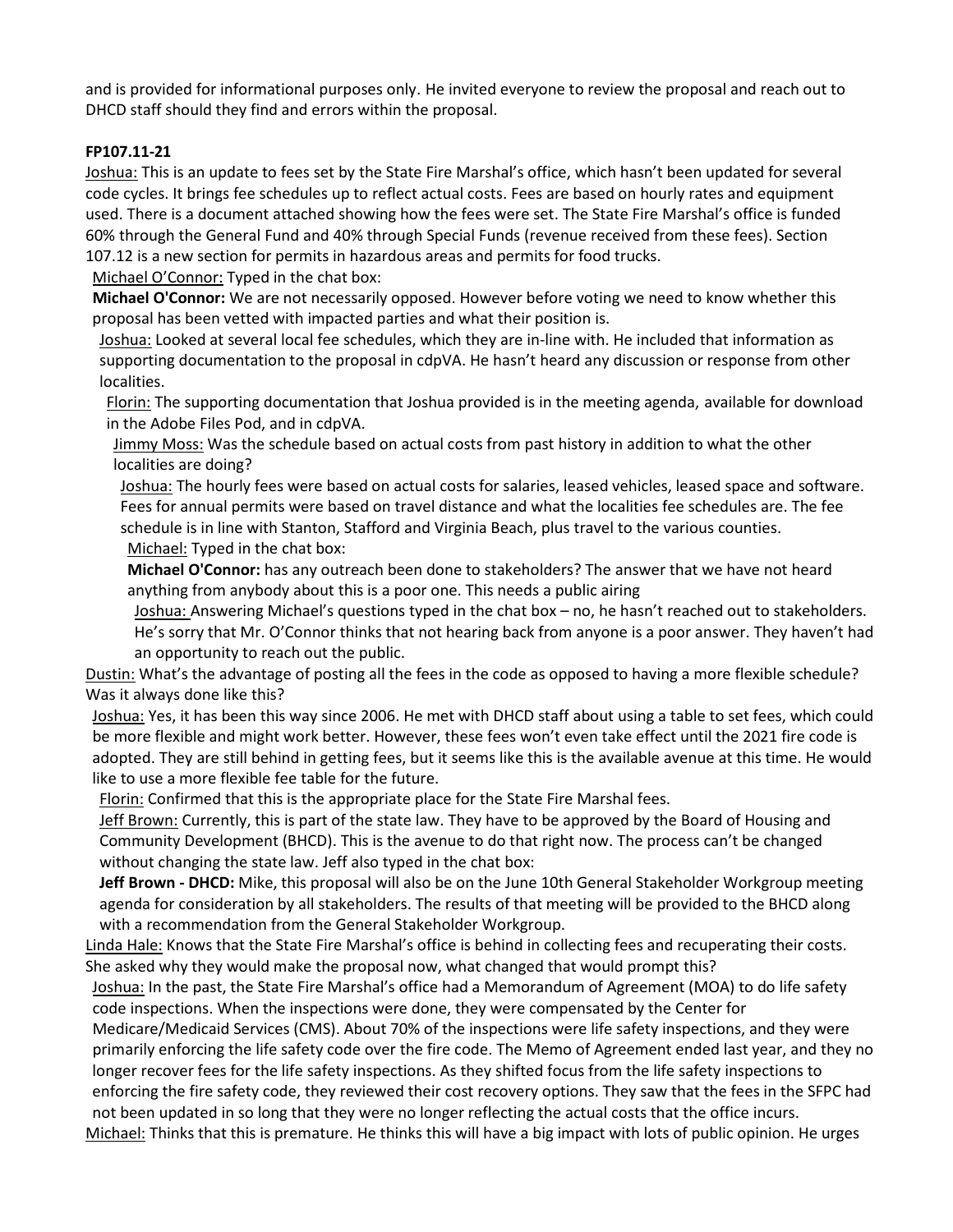that this would be postponed. He is not in support of it going forward now.

Joshua: Half of the fees are inspection fees, which already exist. The proposal is to increase them. The other half is new annual permit fees. He asked Michael if he was concerned about all of the proposal or just some of it.

Linda: It looks like it may be a huge increase. She asked Joshua if he could walk through one for the group. Joshua: In the example of a nightclub overcrowding, fire staff has to go out at night and drive to the location and address the issue. In order to recuperate expense for that, the fee increase is based on the hourly rate that it costs the State Fire Marshal's office to do the business. The annual permit fee is a one-time fee for a facility that houses or processes hazardous materials. One recent example is a chemical plant H structure storing hazmat in Wytheville where the building official asked the Fire Marshal's office for assistance with the inspection and function of the plant. Prior to this proposal, the Fire Marshal's office had no way to recover costs for this type of inspection. This type of building would tax water resources, public utilities, the building official and the State Fire marshal's office. Allowing a fee to cover costs also helps to build infrastructure for these kinds of needs. There needs to be oversight for these types of plants in rural areas. He provided all the information as to how the numbers were arrived at and that they are also in line with various localities. Michael: Typed in the chat box:

**Michael O'Connor:** you are talking about public funds without public input, this is a shortcut Florin: There seems to be some concerns as well as some support from the group members. He asked group members with concerns if they would be interested in meeting with Joshua outside of the Sub-workgroup meeting to continue discussions. He also noted that Joshua can do a floor amendment at the June 10th Workgroup meeting, to reflect changes, if any, that the stakeholders were able to reach consensus on. Joshua: Answering Michael's question, he said this is the process, not a shortcut. This is the public forum to make this change. There's no other way to do it. He's happy to review this with anyone outside of this group meeting.

Jeff: This is the public forum. The ultimate decision will be made at the full Workgroup meeting on June 10. There are still about 30 days to discuss concerns with Joshua between now & then. Whatever decision is made at the full Workgroup that is the recommendation that will be forwarded to the BHCD.

#### Lee Stoermer: typed in the chat box:

**Loudoun County, Fire Rescue, Fire Marshal Office:** State FMO will need to be looking at doing updates to this on a more regular basis. Possibly this sort of language should be adding into the opening code language that this shall be reviewed with each code cycle.

Joshua: Replying to what Lee typed in chat, the Fire Marshal's office should look into updating the fees more often than has been done in the past. These fees are important to paying salaries. This will be addressed going forward in each code cycle. Language allowing review of fees each cycle has been in the code for many cycles. Andrew Clark: Representing HBAV, thinks this is a good proposal, since the fees have not been updated in many years. He asked if the Sub-workgroup could meet again before the general Workgroup; he wouldn't like to see this proposal go to the Workgroup as Non Consensus.

Jeff: There is no other Sub-workgroup meeting scheduled between now and the June 10 General meeting, but there are still 30 days to review the proposal outside of the Sub-workgroup. DHCD would also be willing to attend any meetings with the stakeholders facilitated by Joshua, and assist if he would like.

Joshua: Would be very happy to have a meeting with anyone who wants to. He would also be willing to review the data he used to arrive at the fee amounts.

Florin: Based on the conversations and opposition from Sub-workgroup members, the proposal cannot be supported by the SFPC Sub-workgroup.

{BREAK 10:08 – 10:15}

## **FP111.2-21**

Steven Sites: Representing the city of Fairfax. This proposal updates the allowable methods for the delivery of code violation notices, to include email. This would be cost and time effective. The notice of violation can be transmitted directly from the system where it's recorded and receipts can be tracked. This is not intended to replace in-person or physical mail delivery of the notification, it's just an additional option for delivery.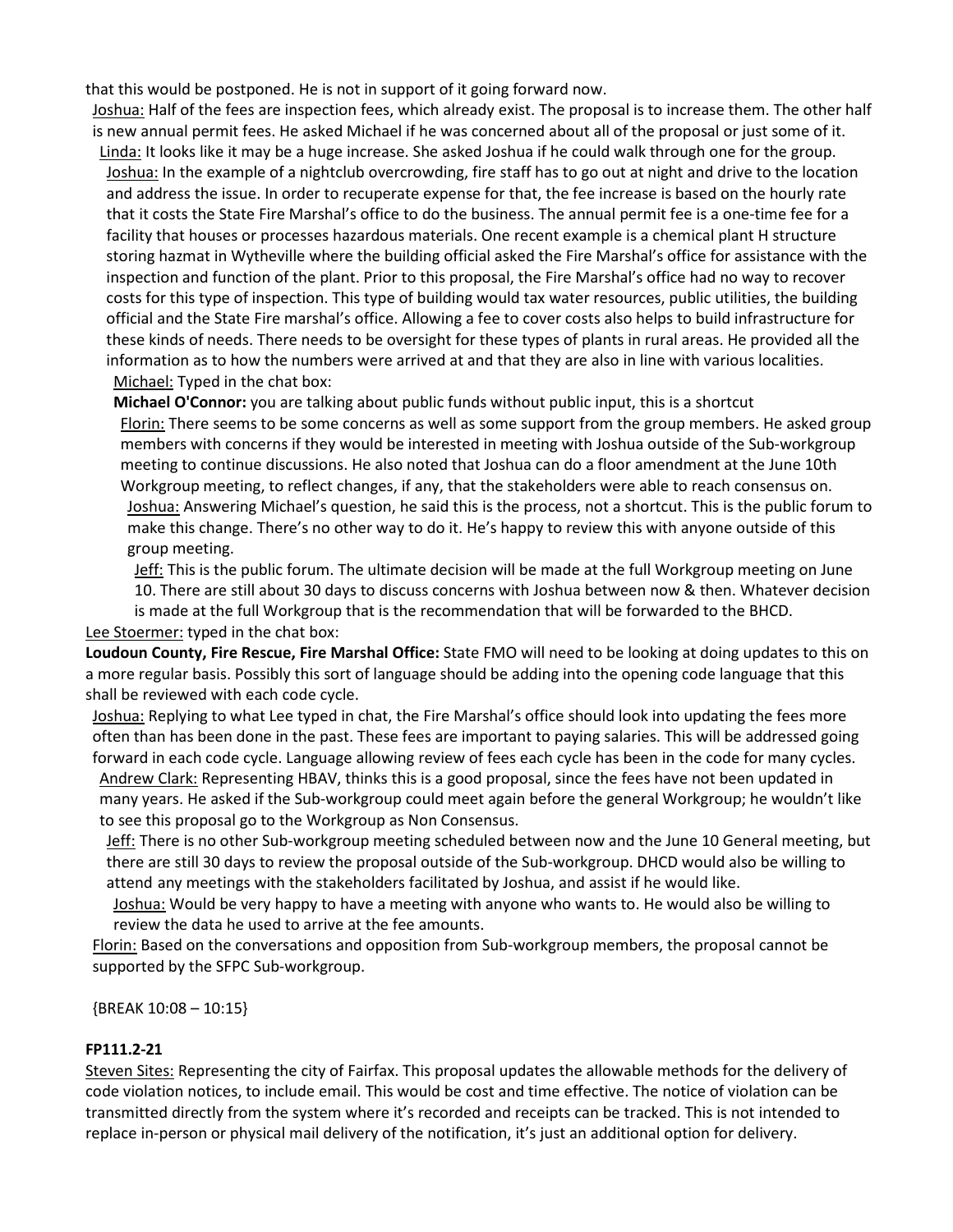Florin: Hearing no further discussion, a vote resulted in only thumbs up. This proposal will be supported by the Sub-workgroup.

# **FP906.1-21**

Florin: Received a notice of opposition from Steve Shapiro, representing AOBA and VAMA, as well as a letter from VRLTA stating their opposition. The letter is available for download in the Adobe Files Pod. Due to connectivity issues experienced by the proponent, Florin introduced the proposal, which would delete the exception for certain occupancies to not have an additional portable fire extinguisher when sprinklers are installed.

Robert Melvin: Representing VRLTA, they are in opposition and are concerned about the impact to group A occupancies. The redundancy of sprinklers and fire extinguishers is unnecessary. One specific concern is around patrons consuming alcohol and causing vandalism to portable fire extinguishers.

Dwayne Garris: This brings Virginia in alignment with the IFC. Virginia, New Jersey and Indiana are the only states with the exception, who have removed portable fire extinguishers because of having quick response sprinklers. He included a report from a 2017 NFPA study that showed that 84% of fires don't grow large enough to activate sprinklers. The National Association of Fire Marshals (NASFM), the Georgia chapter of the International Association of Fire Marshals and FEMA all believe in layered fire protections. Another study by David Wells included with the proposal shows that regardless of people being educated to leave the building during a fire, they will still try to fight the fire. They should have the proper tools to do that if needed. Training isn't required under OSHA for using fire extinguishers. FEMA, NASFM and others believe that training is beneficial and can be done via video. In a study done in eastern Kentucky, 98% of people who never used a fire extinguisher before, were able to use it correctly.

Perry Weller: Just experienced a situation in a local high school, where a fire was put out with a portable fire extinguisher. He doesn't think this needs to be changed. If the fires can be caught when they are small, before sprinklers are activated, it would save a lot of damage.

Ron Clements: Was code change submitted to VCC?

Florin: Not as far as he knows. DHCD will look into it.

Ron: It should be coordinated in the codes.

Dwayne: Is not sure what the VCC is. He thought the fire code was where this proposal should be. He asked for someone to explain to him what the VCC is.

Florin: The Virginia Construction Code uses the IBC with Virginia amendments. The SFPC uses IFC as model, but uses only maintenance & operation requirements, while construction requirements stay in the VCC. Dwayne: Does the VCC refer to Section 906 in the fire code?

Florin: The VCC section 906.1 does have both exceptions 1 and 2, the same as the SFPC.

Ron: This doesn't change anything when buildings are constructed if it's not amended in the VCC. Dwayne: Isn't there a group that works out correlation?

Florin: Virginia doesn't have a correlation committee like there is at the ICC level. DHCD does some correlation of codes where appropriate.

Dwayne: Addressing Perry's comment, this proposal wants to keep the fire extinguishers, not eliminate them. However, he did miss addressing this in the VCC.

Florin: Asked Dwayne if the intent was for the proposal to apply to new construction.

Dwayne: Yes, that was definitely part of the intent. He does also want it to stay in the SFPC.

Florin: The cutoff for proposals was May  $1<sup>st</sup>$ . However, floor amendments are allowed to be introduced during the general Workgroup meetings. Given that the intent was to also amend the equivalent provisions in the VCC, DHCD staff will coordinate with Mr. Garriss and assist him with the floor amendment submittal to ensure that the proposal will include all the sections intended to be modified. Hearing no further discussion, with several group members in opposition, this proposal will not be supported by the Sub-workgroup.

# **FP912.2-21**

Florin: This proposal puts the decision about where fire department connection devices are located, under the fire official. It goes back to IFC requirements, which were edited by Virginia a few cycles ago.